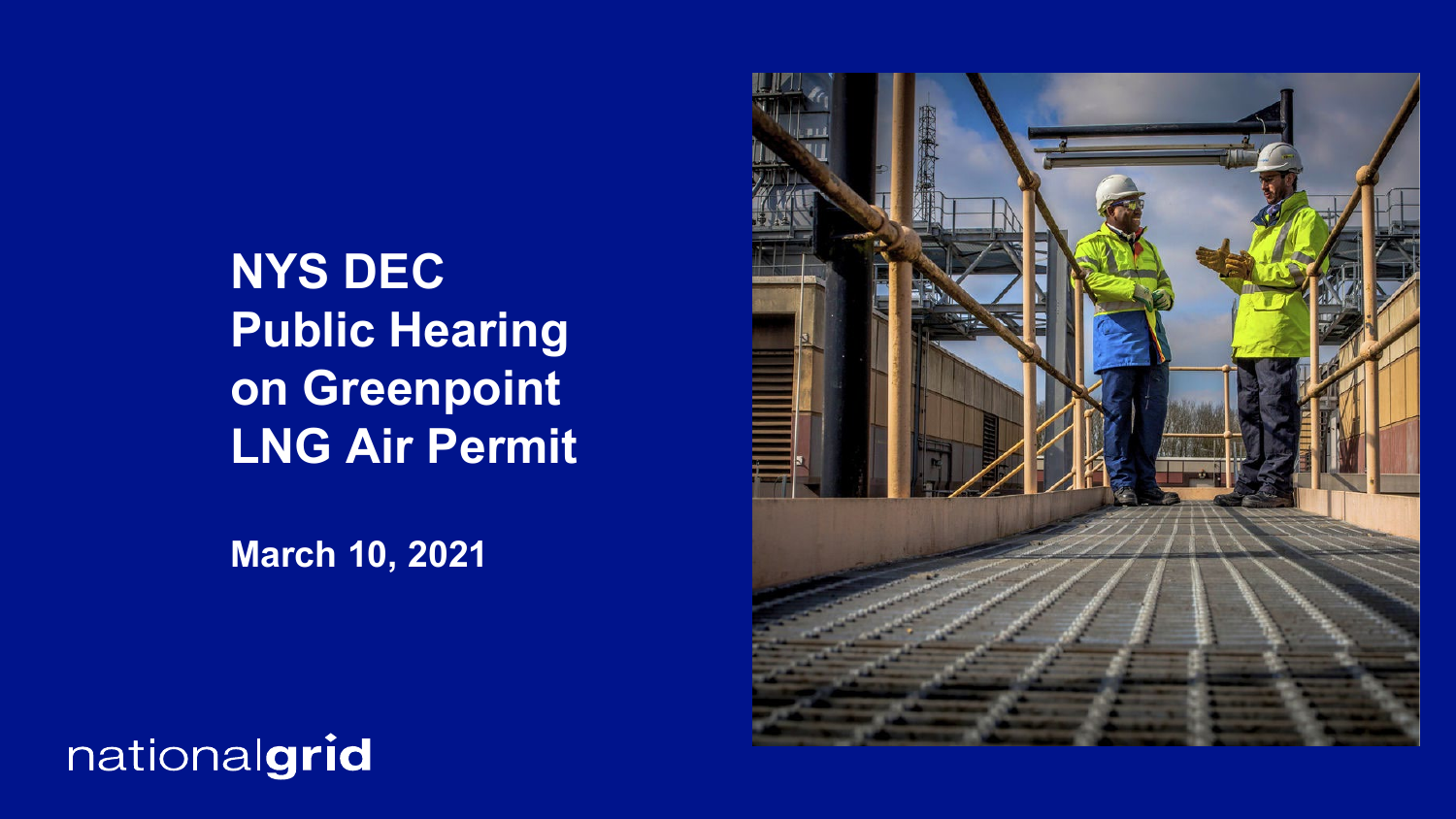# **Background**

- Existing interstate gas pipelines that deliver gas to National Grid are unable to meet peak winter demand on their own without LNG support
- Greenpoint LNG plant has been in service since 1968
- The plant liquifies and stores gas from our system during low demand periods
- The vaporizers are operated infrequently but are critical to the overall gas supply portfolio
	- when pipeline supply cannot meet demand during coldest days of winter  $\rightarrow$ typically < 15 deg F
	- due to interruption in upstream supply from interstate pipelines
- National Grid must be prepared for winter storms and weather extremes and ensure availability of gas to customers for heating
- The Vaporizers 13 & 14 project is part of the non-pipeline solution in the company's Natural Gas Long-Term Capacity Supplemental Report with the State; it's based on detailed analysis and extensive feedback from the public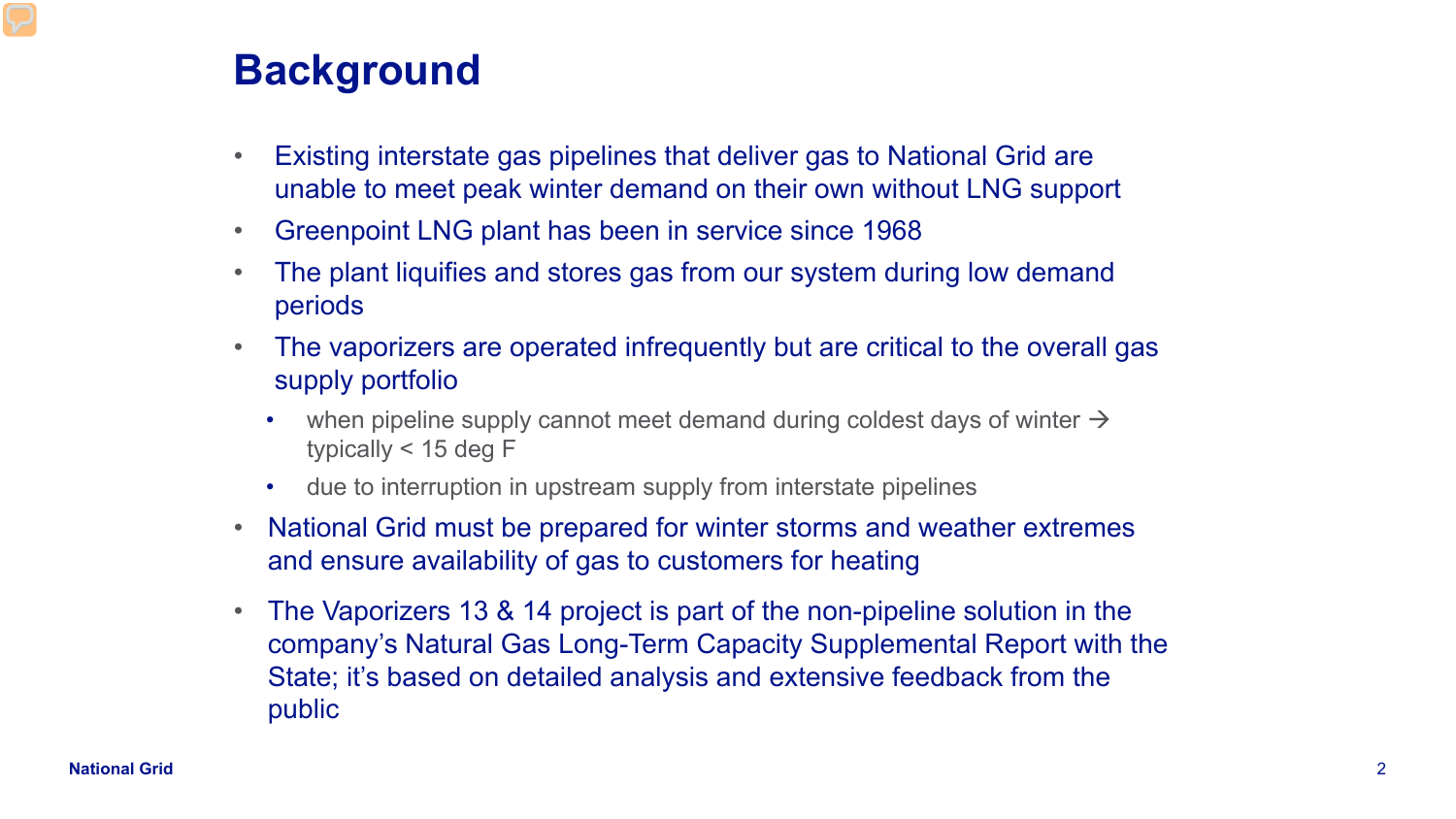## **LNG Process – Liquefaction and Vaporization**

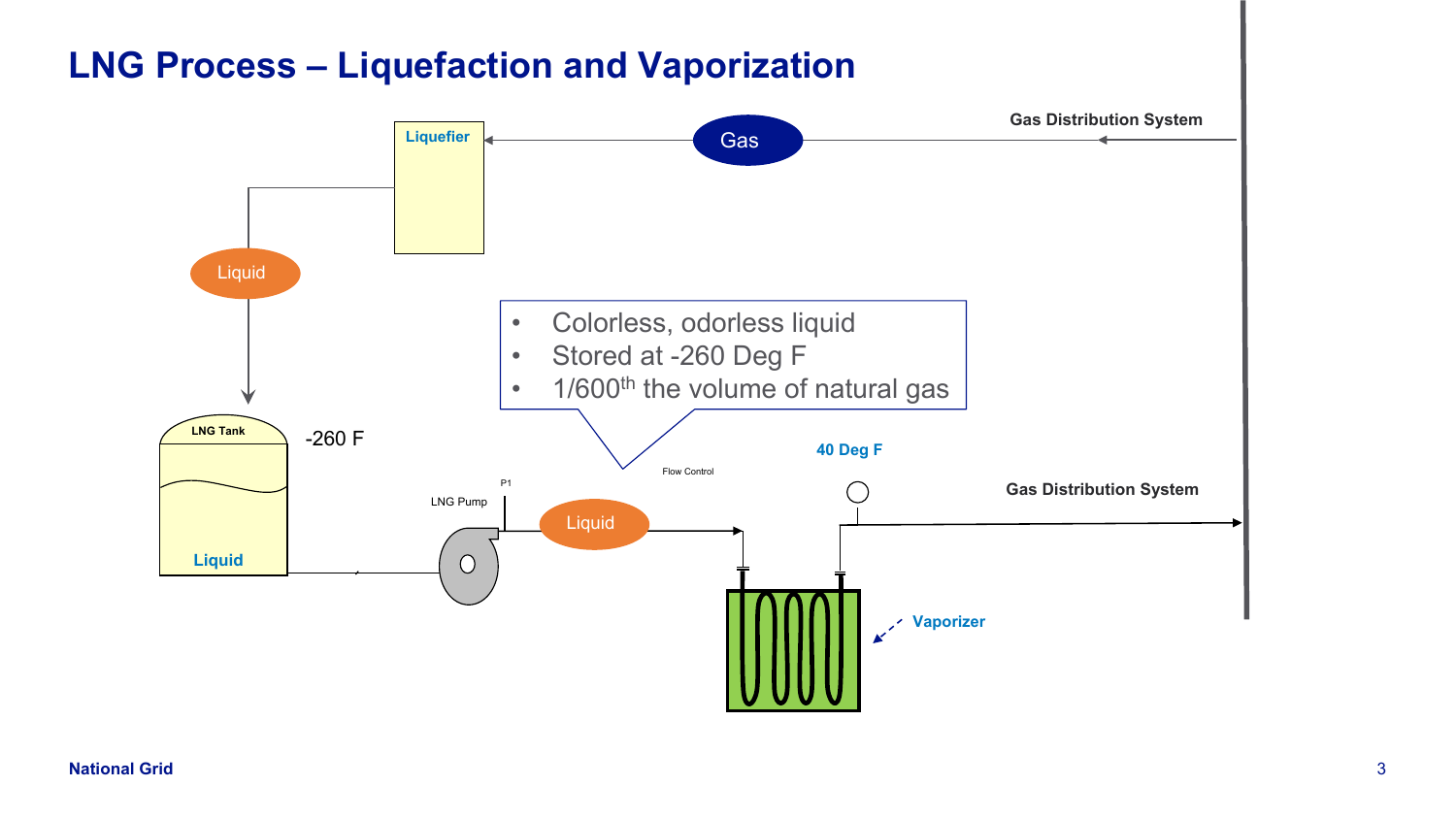## **Brief Overview**

- In May 2020, an application was filed to allow for the construction of two new vaporizers and a CNG Transfer station at the Greenpoint Energy Facility
- New vaporizers are the most efficient available and will operate with lower carbon emissions
- The application covers the entire Greenpoint Energy Center
- Subject Filing *Downgrade* from Title V to State Facility permit

| <b>Existing Permit</b>                 | <b>New Permit</b>                                  |
|----------------------------------------|----------------------------------------------------|
| $\sqrt{ }$ Title V Facility Air Permit | │ │ ✓ State Facility Air Permit                    |
| $\sim$ NOx < 47.4 tons per year        | $\vert\vert$ $\checkmark$ NOx < 24.9 tons per year |

- National Grid has determined that the new Vaporizers can be constructed in time to meet peak demand
- **National Grid has hence withdrawn the CNG Transfer Station from this application**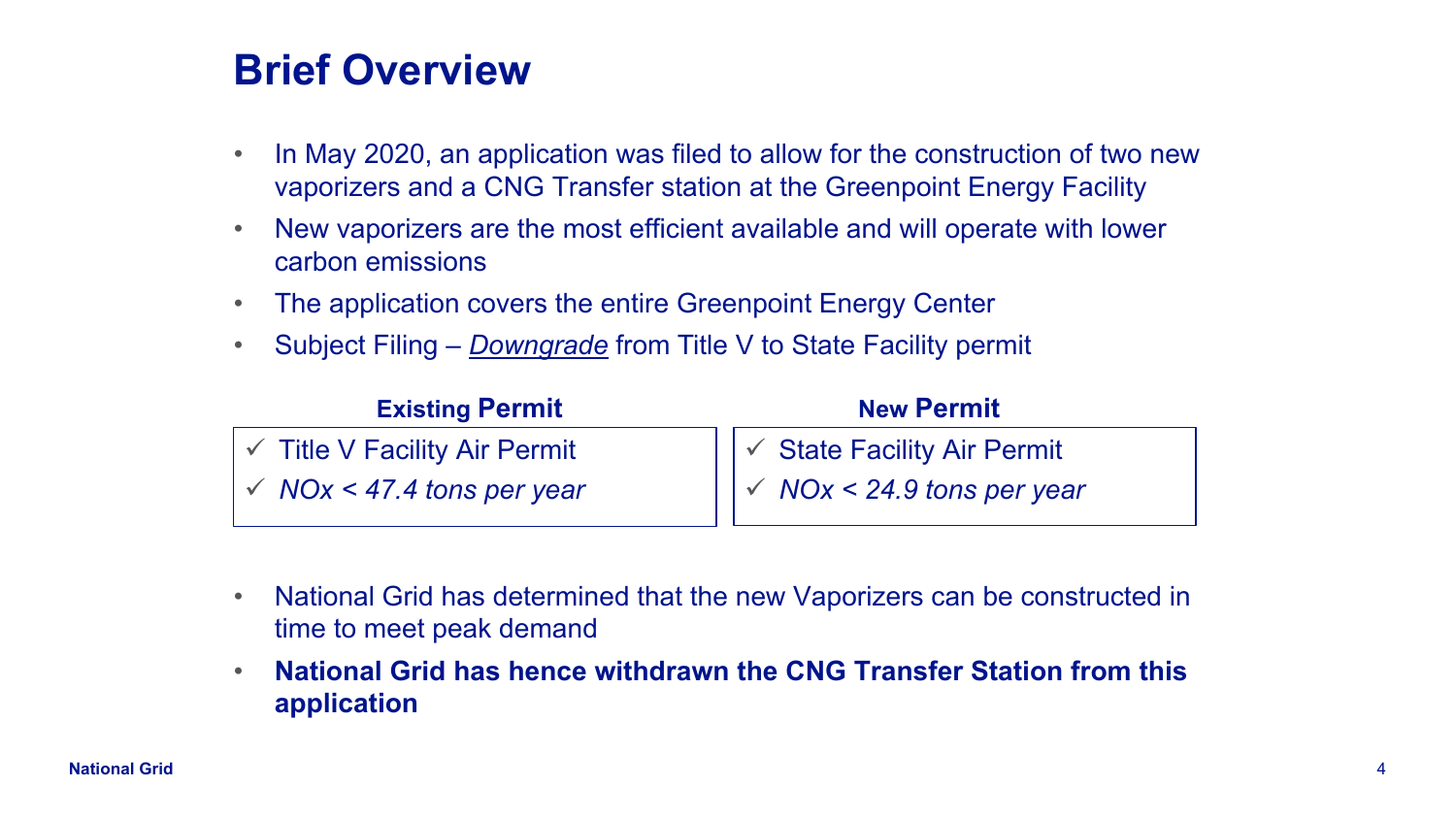#### **Our Duty to Serve**

- Over the prior 12 years, approximately 70,000 new natural gas customers have connected to the system
- National Grid has a duty to serve our customers in all types of weather
- Critical to serving our customers is effective contingency planning which avoids the need to shut down gas service leaving customers in the cold
- LNG Vaporizers 13 and 14 do not increase annual output from the Greenpoint LNG plant or frequency of plant operation
- The plant will be operated in conjunction with our Demand Response Programs to ensure continued service to our customers in Brooklyn and Queens --- **ensuring reliability on the coldest days of winter**
- Contingency planning is needed to manage and mitigate risk thereby avoiding large-scale outages that are difficult to recover from, especially when combined with freezing temperatures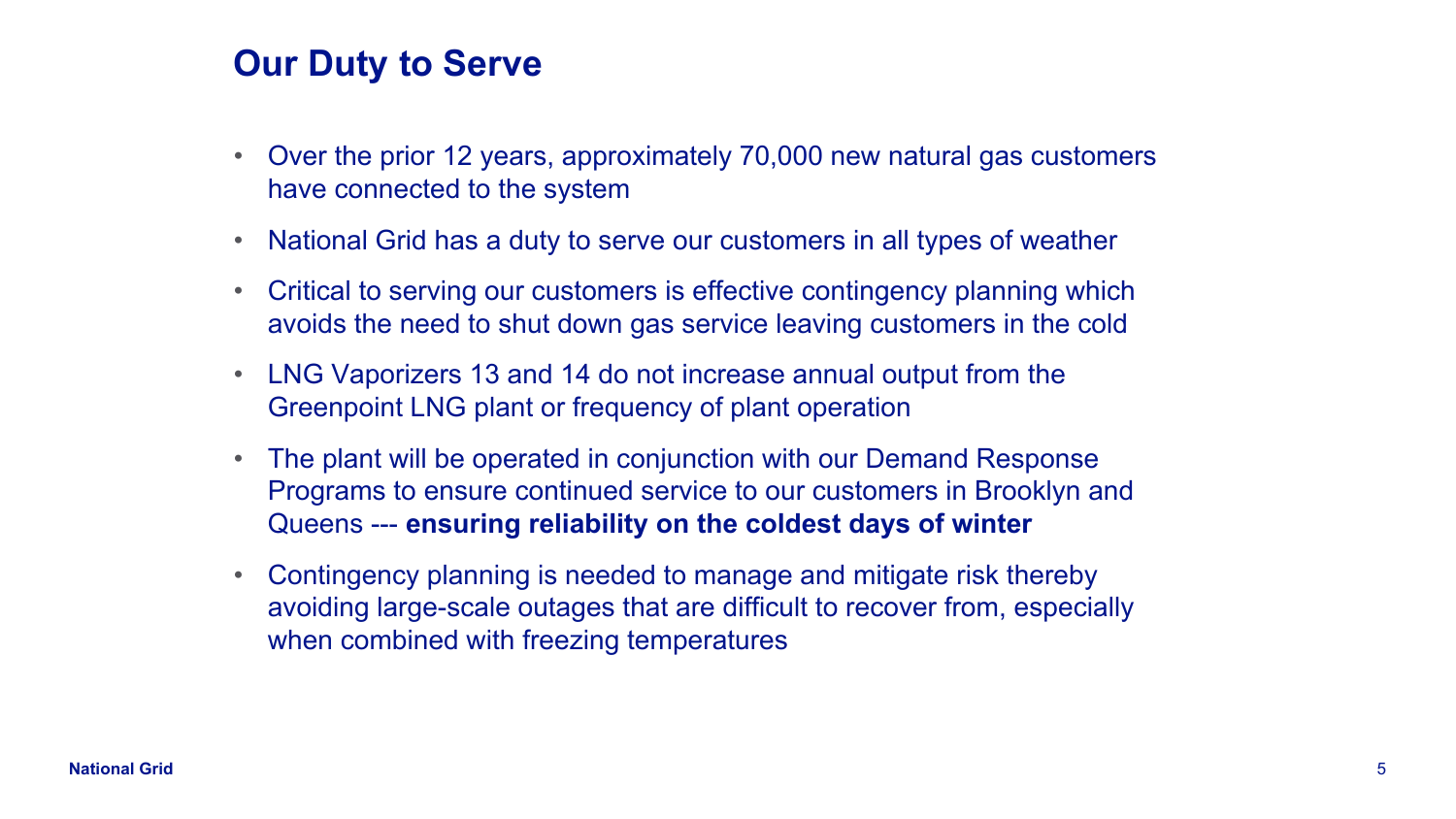## **No Expansion of LNG Storage Capacity**

- LNG Vaporizers 13 & 14 do not increase LNG storage at the Greenpoint facility; LNG tank capacity remains the same
- New units allow the facility to vaporize its current annual capacity at a faster rate to meet demand, with redundancy in the event of equipment failure
- In addition to our energy efficiency and gas conservation measures, this is one of the non-pipeline alternatives needed to meet peak demand pursuant to National Grid's obligation to serve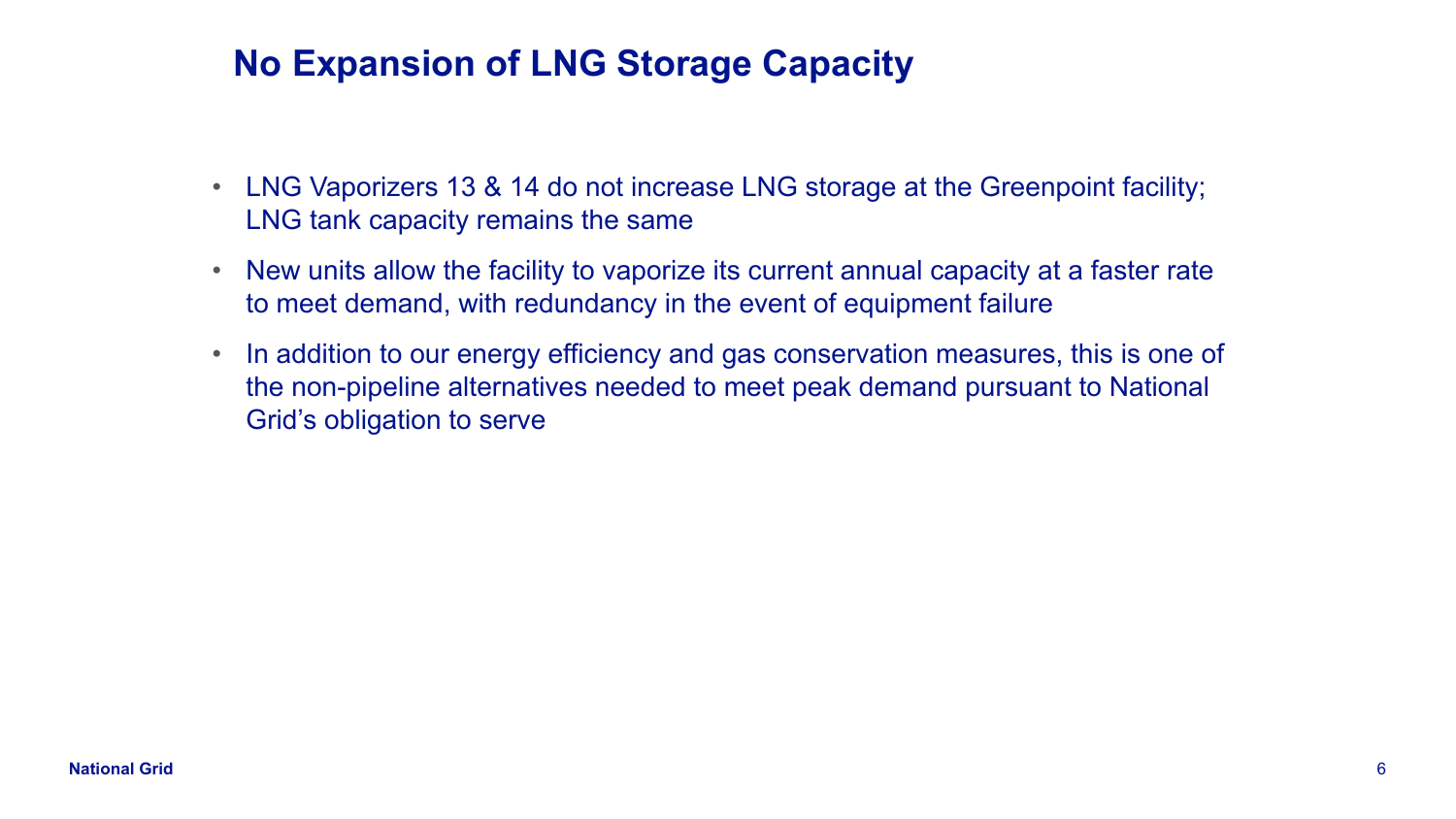## **MRI vs. Vaporizers 13 & 14**

- Though proposed to be funded via the same rate case, Vaporizers 13 and 14 and MRI (Metropolitan Reliability Infrastructure) are **independent projects**
- The current phases of MRI are completed and the next phase will not proceed without State approval.
- MRI allows the system to operate more efficiently and reliably by resolving a bottleneck in the gas distribution system but does not add any additional gas supply
- Vaporizers 13 and 14 are needed to support customers by ensuring adequate supply to meet peak demand with or without MRI